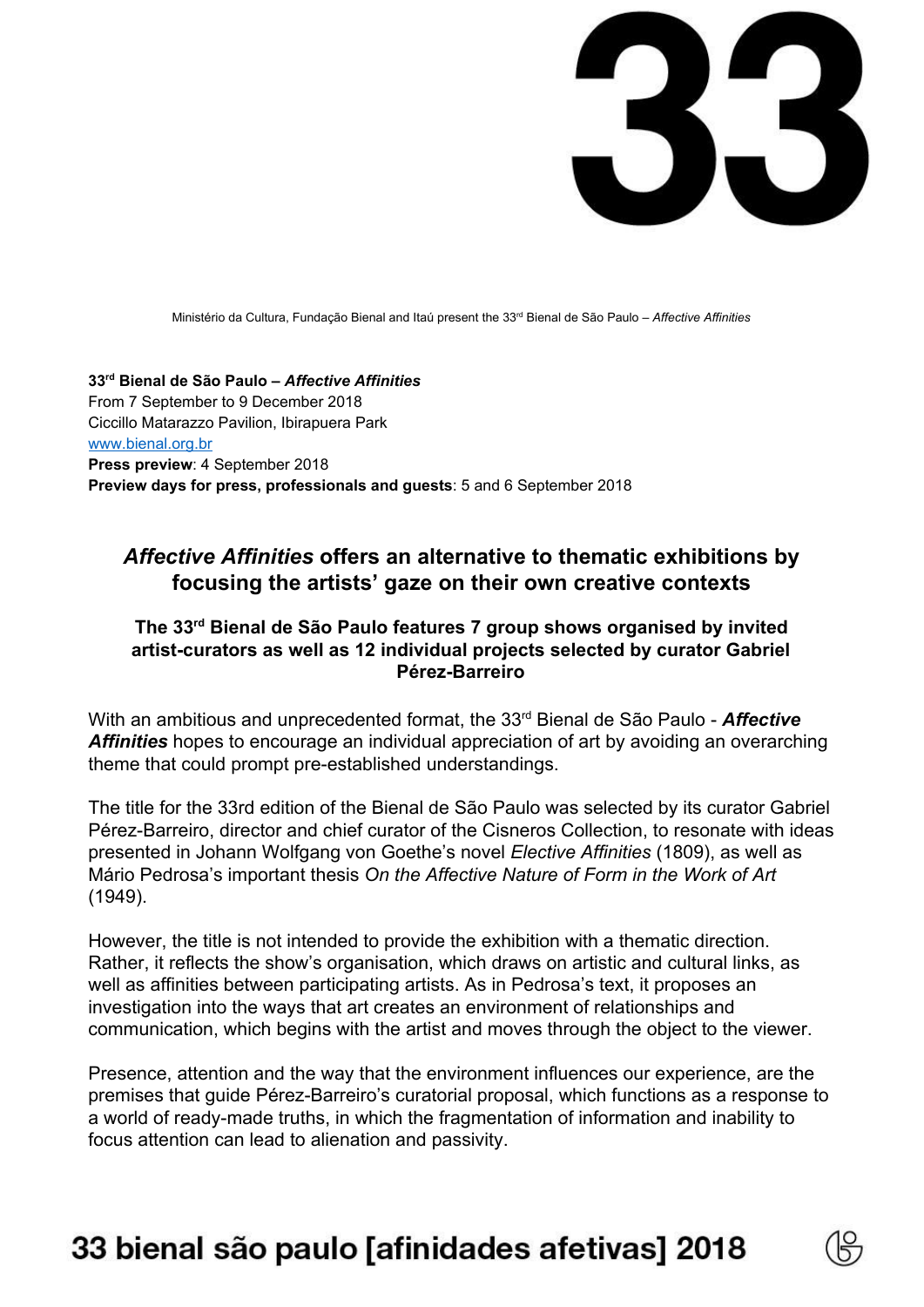

With a strong belief in the positive impact of a radical change in the operating systems of the Bienal de São Paulo, for this edition, Pérez-Barreiro has invited seven different artists to freely organise exhibitions that dialogue with their practices. **Mamma Andersson** (Sweden), **Sofia Borges** (Brazil), **Waltercio Caldas** (Brazil), **Alejandro Cesarco** (Uruguay), **Claudia Fontes** (Argentina), **Antonio Ballester Moreno** (Spain) and **Wura-Natasha Ogunji** (USA) have, with complete autonomy, chosen their participating artists and artworks. The only criteria is that they must also include their own work in their exhibitions.

In addition, Pérez-Barreiro has also curated 12 solo projects featuring work by **Feliciano Centurion** (Paraguay), **Alejandro Corujeira** (Argentina), **Luiza Crosman** (Brazil), **Nelson Felix** (Brazil), **Siron Franco** (Brazil), **Tamar Guimarães** (Brazil), **Aníbal López** (Guatemala), **Maria Laet** (Brazil), **Vânia Mignone** (Brazil), **Denise Milan** (Brazil), **Bruno Moreschi** (Brazil) and **Lucia Nogueira** (Brazil).

#### **Seven curatorial propositions designed by artist-curators:**

#### **Mamma Andersson** | *Stargazer II*

Invited artists include (partial artist list): *Dick Bengtsson (Sweden, 1936-1989), Henry Darger (USA, 1892-1973), Åke Hodell (Sweden, 1919-2000), Gunvor Nelson (Sweden, 1931) and Russian Icons (Sweden-based collection)*

For her exhibition, *Stargazer II*, **Mamma Andersson** (Luleå, Sweden, 1962) brings together a group of artists that have been inspiring and fuelling her own production as a painter. The selection includes a wide range of references, such as 15<sup>th</sup>-century Russian icons; outsiders Henry Darger (USA, 1892–1973) and Dick Bengtsson (Sweden, 1936–1989); and contemporary artists, such as filmmaker Guvnor Nelson (Sweden, 1931), and fighter pilot and sound artist Åke Hodell (Sweden, 1919–2000). The participants share a common interest in expressive figuration and the human body. The exhibition also features a large number of Andersson's paintings, presenting a vibrant dialogue between her practice and her artistic inspiration.

#### **Antonio Ballester Moreno** | *sentido/comum*

Invited artists include (partial artist list): *Andrea Büttner (Germany, 1972), Mark Dion (USA, 1961), Friedrich Fröbel (Germany, 1782-1852) and Rafael Sánchez-Mateos Paniagua (Spain, 1979)*

**Antonio Ballester Moreno** (Madrid, Spain, 1977) approaches his curatorial project for the 33<sup>rd</sup> Bienal de São Paulo as a way of contextualising a universe based on the close

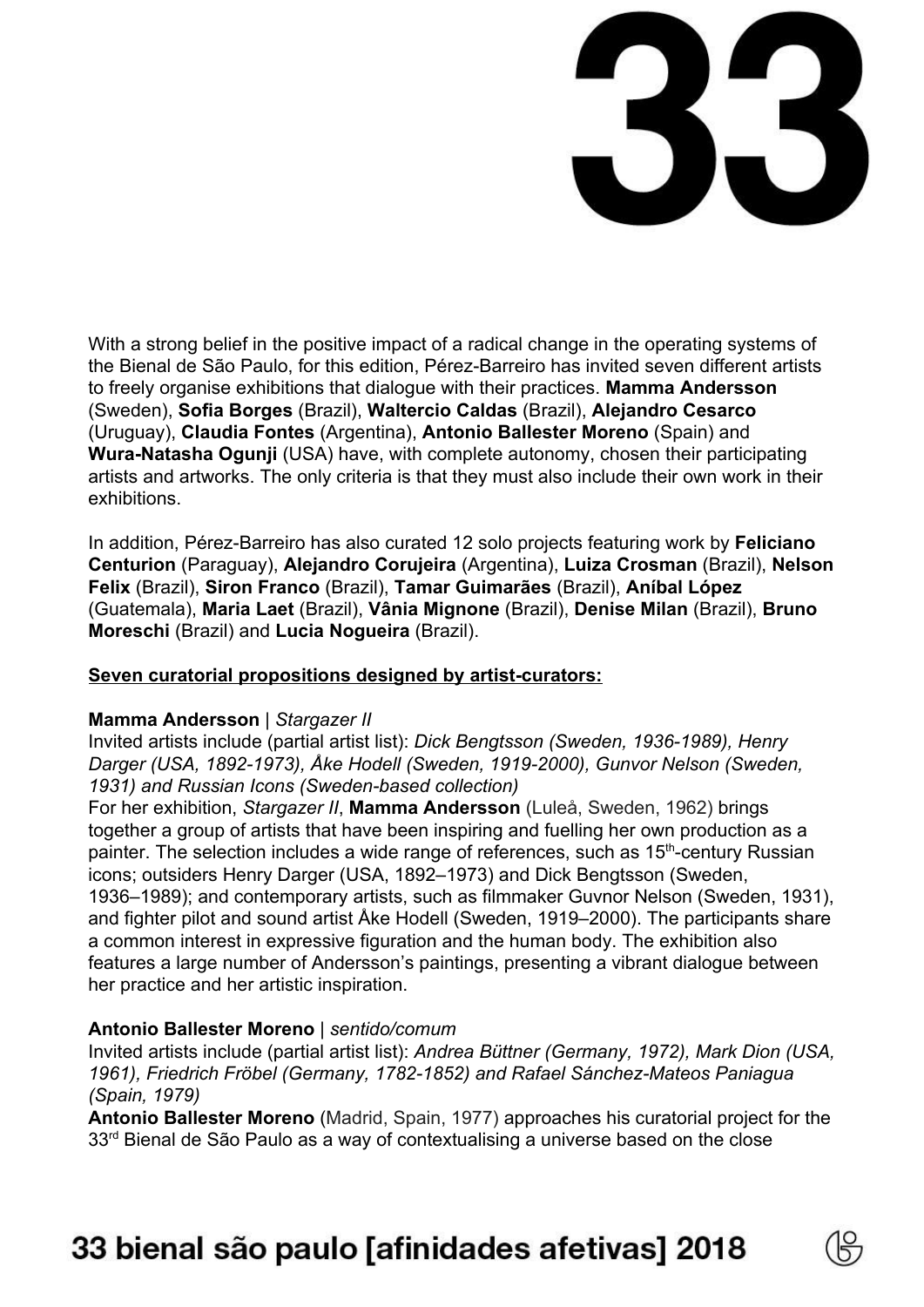

relationship between biology and culture, with references to the history of abstraction and its interplay with nature, pedagogy and spirituality. For this purpose, he brings together the work of philosophers, scientists and artists: "We are all creators of our own world, but I understand that such a variety of languages have separated us from a sense of the common, so this proposal focuses on the study of our origins, whether in relation to natural, social or subjective aspects—the three axis that organise the exhibition", notes Moreno. Titled *sentido/comum* [common/sense], the exhibition encompasses educational toys from historical avant-gardes, artworks from Escuela de Vallecas and works by contemporary artists. Amongst the participants, the exhibition features the philosopher and educator Friedrich Fröbel (Germany, 1782–1852); Andrea Büttner (Germany, 1972); Mark Dion (USA, 1961) and Rafael Sánchez-Mateos Paniagua (Spain, 1979), who also contributed to the educational publication *Convite à atenção* [Invitation to Attention]*.*

#### **Sofia Borges** | *A infinita história das coisas ou o fim da tragédia do um*

Invited artists include (partial artist list)*: Leda Catunda (Brazil, 1961), Tal Isaac Hadad (France, 1976), Sarah Lucas (UK, 1962) and Jennifer Tee (Netherlands, 1973)* **Sofia Borges'** (Ribeirão Preto, Brazil, 1984) curatorial project, titled *A infinita história das coisas ou o fim da tragédia do um* [The Infinite History of Things or the End of the Tragedy of One], explores a collage of mythological references based on philosophical interpretations of Greek tragedy. Her proposal is to investigate the limits of representation and language's inability to mediate the real. "I have spent years attempting to use images to reveal the state of the representation of things, until I understood there is no solution to this because, in fact, it is a question of meaning. Language is tragic *per se*, as it is ambiguous. One material cannot be used to talk about another", notes Borges. The exhibition project draws on a mixed curatorial model in which the selection of specific artworks is accompanied by commissioned works. One of the singularities of Borges' proposal—which includes works by Jennifer Tee (Netherlands, 1973), Leda Catunda (Brazil, 1961), Sarah Lucas (UK, 1962) and Tal Isaac Hadad (France, 1976), amongst others—is its activation within a programme of experimentations that take place throughout the duration of the Bienal.

#### **Waltercio Caldas**

Invited artists include (partial artist list): *Victor Hugo (France, 1802-1885), Jorge Oteiza (Spain, 1908-2003) and Vicente do Rego Monteiro (Brazil, 1899-1970)*

**Waltercio Caldas** (Rio de Janeiro, Brazil, 1946)**,** whose production has always drawn on history of art, proposes an exhibition room where artworks from different artists are confronted with his own works. "Given that an artist's practice deals with numerous issues

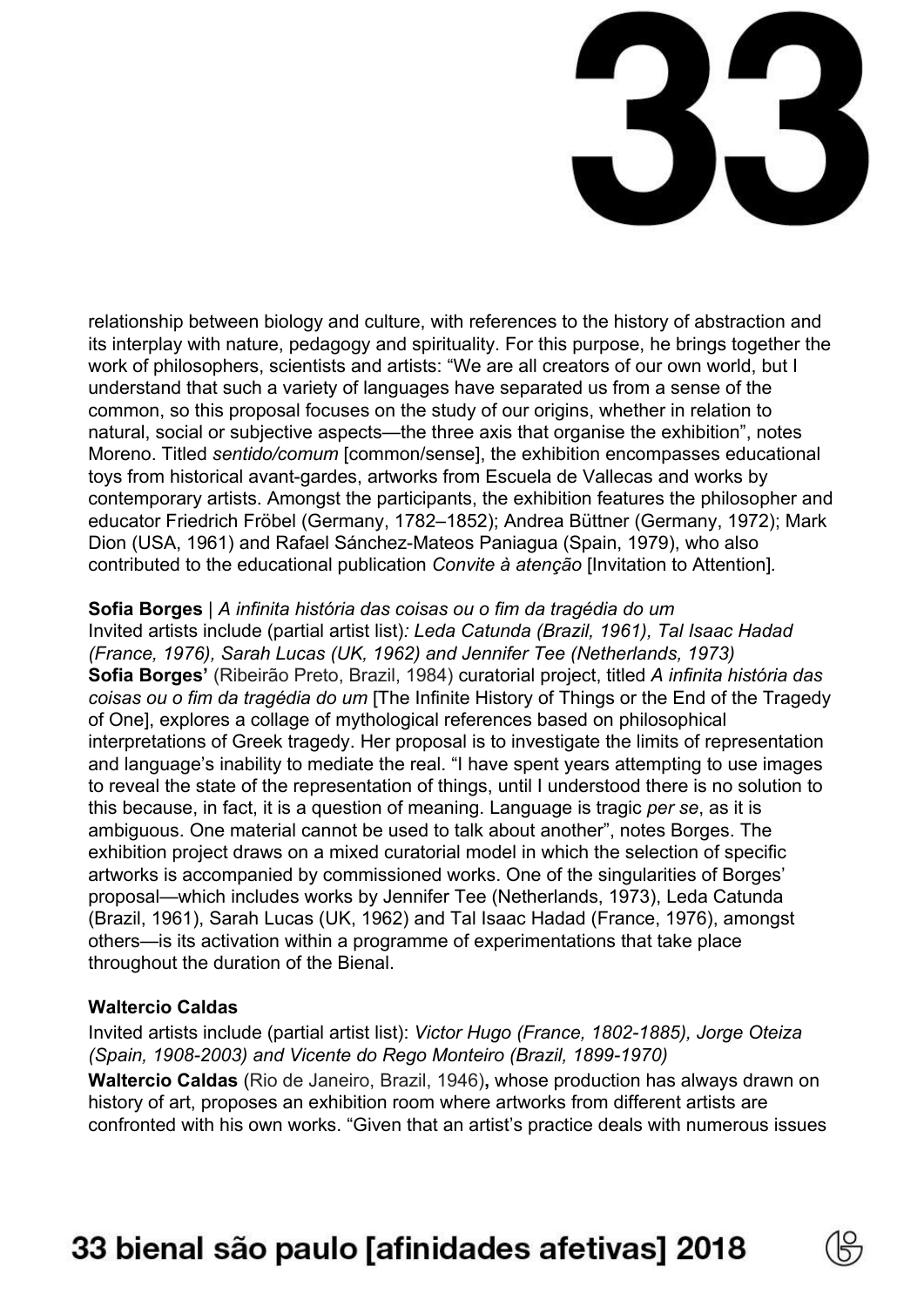

that vary throughout time, I have chosen artworks that deviate from their most well-known aspects and that stand out for their quality and specificity. The outcomes from the relationships between the selected pieces became the main interest of my selection", Caldas notes. He proposes a reflection on poetics, as well as the nature of forms and ideas and their implication on the production of art since the late 19<sup>th</sup> century. "In looking at the tension between these very diverse artworks, I have searched for the illuminating surprises that surface from their friction", he says. Challenging his own work and highlighting often-unexpected interactions—such as between the work of Victor Hugo (France, 1802-1885), Jorge Oteiza (Spain, 1908-2003) and Vicente do Rego Monteiro (Brazil, 1899-1970)—we see the emergence of new possibilities for reading art.

#### **Alejandro Cesarco** | *Aos nossos pais*

Invited artists include (partial artist list): *Louise Lawler (USA, 1947), Cameron Rowland (USA, 1988) and Sturtevant (USA, 1924 – France, 2014)*

Drawing on his interests in issues such as repetition, narrative and translation, **Alejandro Cesarco** (Montevideo, Uruguay, 1975) realises a curatorship of artworks from artists that share his conceptual and aesthetic concerns. Titled *Aos nossos pais* [To Our Parents], "the show questions how the past (history) simultaneously enables and frustrates potentialities, how we rewrite the past with our work, and how difference is produced in repetition", Cesarco explains. As well as works by the artist-curator, the show presents artists from three different generations, including Sturtevant (USA, 1924 – France, 2014), Louise Lawler (USA, 1947) and Cameron Rowland (USA, 1988). "To dedicate the show to a primary relation (biological or adopted, literal or metaphorical) is a way of constructing a genealogy and trying to get close to the core source of our understandings, methods, inhibitions, possibilities, and expectations".

#### **Claudia Fontes** | *O pássaro lento*

Invited artists: *Daniel Bozhkov (Bulgaria, 1959), Elba Bairon (Bolivia, 1947), Sebastián Castagna (Argentina, 1965), Roderick Hietbrink (Holland, 1975), Žilvinas Landzbergas (Lithuania, 1979), Ben Rivers (UK, 1972), Pablo Martín Ruiz (Argentina, 1964), Paola Sferco (Argentina, 1974) and Katrín Sigurdardóttir (Iceland/USA, 1967)* For her exhibition titled *O pássaro lento* [The Slow Bird], **Claudia Fontes** (Buenos Aires, Argentina, 1964) draws on a metanarrative: a fictional book of the same title whose content is unknown, except for some fragments and a few material remains. Both Fontes and her invited artists present artworks that activate links between the visual arts, literature and translation, through experiences that propose an expanded temporality. "The experience of speed and slowness are political experiences rooted in the body. They both

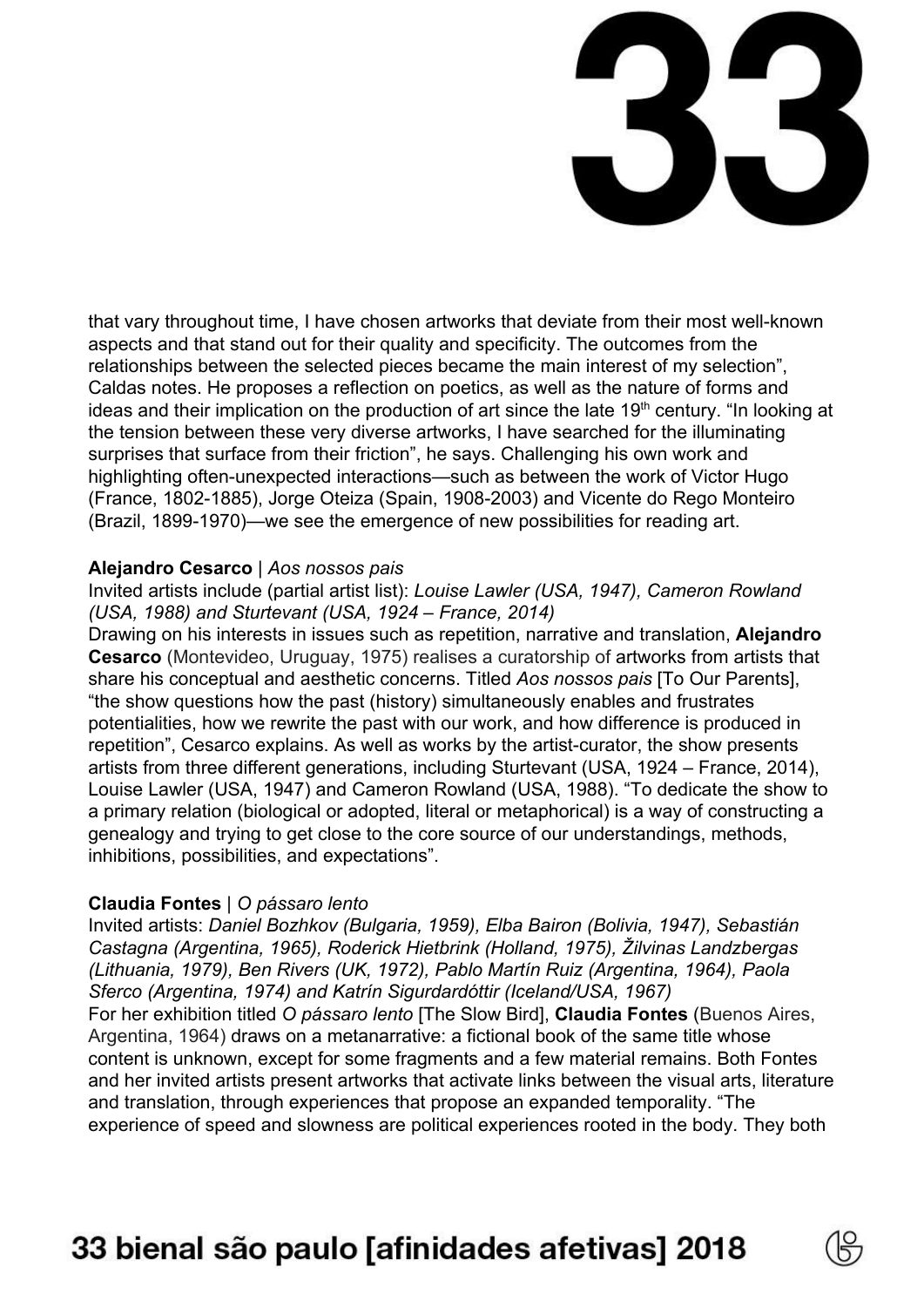

influence understandings of space, distance and possibility", Fontes states. In a horizontal and collaborative curatorial project, each participant, with the exception of Roderick Hietbrink (Netherlands, 1975), produced commissioned works for the occasion: Ben Rivers (UK, 1972), Daniel Bozhkov (Bulgaria, 1959), Elba Bairon (Bolivia, 1947), Katrín Sigurdardóttir (Iceland/USA, 1967), Pablo Martín Ruiz (Argentina, 1964), Paola Sferco (Argentina, 1974), Sebastián Castagna (Argentina, 1965) and Žilvinas Landzbergas (Lithuania, 1979).

#### **Wura-Natasha Ogunji** | *sempre, nunca*

Invited artists: *ruby onyinyechi amanze (Nigeria, 1982), Lhola Amira (South Africa, 1984), Youmna Chlala (Lebanon, 1974), Mame-Diarra Niang (France, 1982) and Nicole Vlado (USA, 1980)*

For her exhibition project titled *sempre, nunca* [always, never]*,* composed exclusively of commissioned artworks, **Wura-Natasha Ogunji** (St. Louis, USA, 1970) invited artists Lhola Amira (South Africa, 1984), Mame-Diarra Niang (France, 1982), Nicole Vlado (USA, 1980), ruby onyinyechi amanze (Nigeria, 1982) and Youmna Chlala (Lebanon, 1974) to create—like herself—new artworks in a collaborative and horizontal curatorial project. The work of these six artists "range from the intimate (body, memory, gesture) to the epic (architecture, history, nation)", explains Ogunji. "In an open and ongoing dialogue, our individual projects encompass different practices and languages, intersecting at ideas and questions crucial to experimentation, freedom and the creative process". Each artist's practice is impacted by their individual histories and by the complex relationship they have with their lands, nations and territories. "Their work subverts hegemonic narratives and embraces interruptions as necessary openings".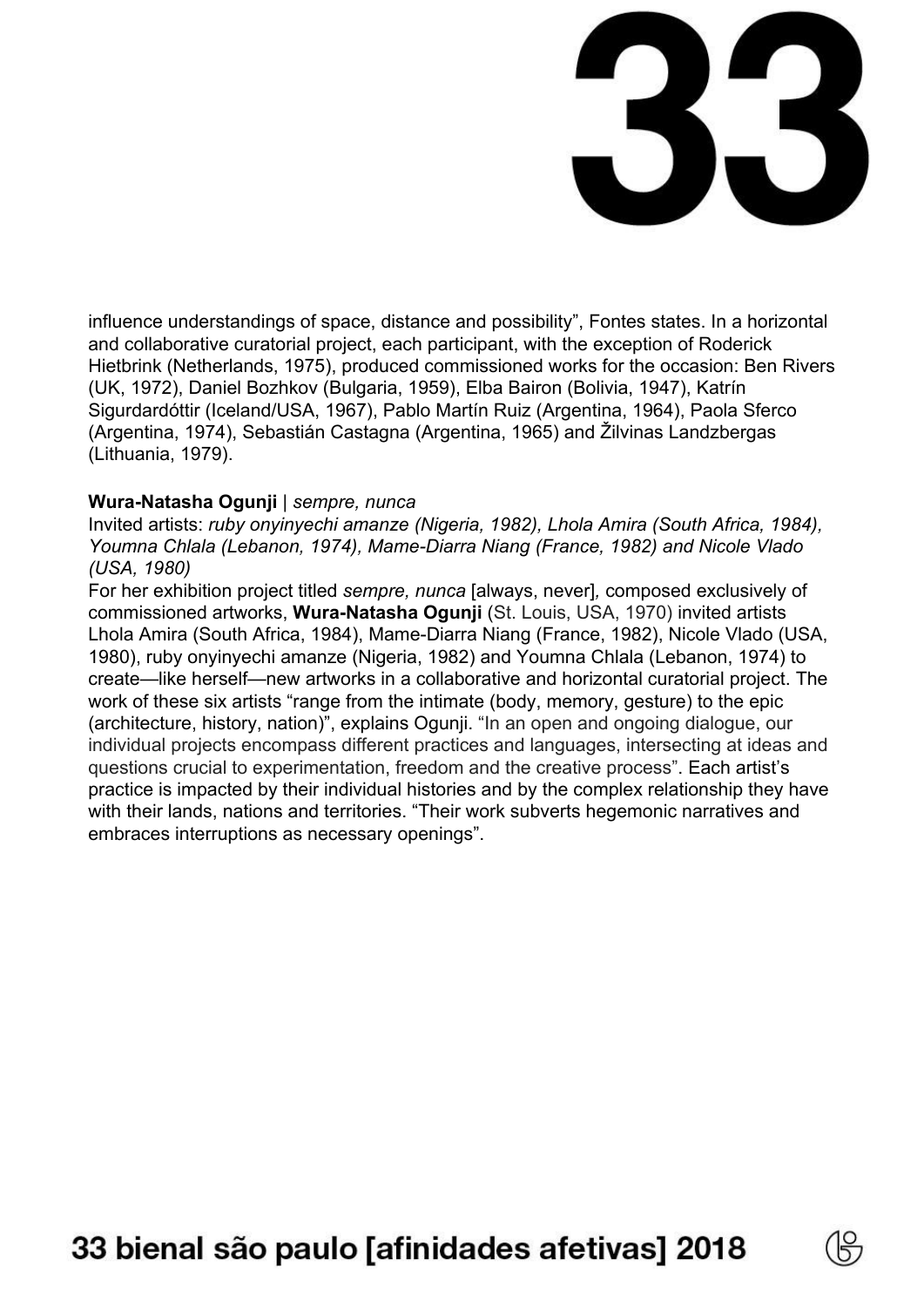

#### **Twelve solo projects curated by Gabriel Pérez-Barreiro**

Invited artists: *Feliciano Centurion (Paraguay), Alejandro Corujeira (Argentina), Luiza Crosman (Brazil), Nelson Felix (Brazil), Siron Franco (Brazil), Tamar Guimares (Brazil), Anibal Lopez (Guatemala), Maria Laet (Brazil), Vânia Mignone (Brazil), Denise Milan (Brazil), Bruno Moreschi (Brazil) and Lucia Nogueira (Brazil)*

"I wanted to show artists that were historical, but not necessarily famous; I didn't want these exhibition sections to simply reiterate names that we already knew. The artists honoured are are little known in Latin America, despite being among the most relevant names of their generation. Bringing them to the Bienal is a way of ensuring they do not disappear from the canon of the history of art, while introducing them to new generations."

Amongst the twelve solo projects selected by Pérez-Barreiro, three are posthumous tributes to **Aníbal López** (Guatemala City, Guatemala, 1964–2014), **Feliciano Centurión** (San Ignacio, Paraguay, 1962 – Buenos Aires, Argentina, 1996) and **Lucia Nogueira** (Goiania, Brazil, 1950 – London, UK, 1998).

**Aníbal López**, aka A-153167 (his ID number), was one of the precursors of performance art in Guatemala. His practice, which includes video, performance, live acts and urban interventions, amongst other forms of expression, is strongly political and focused on disputes regarding national borders, indigenous cultures, military abuses and even the art market. Videos and photographs of ephemeral actions, conducted as a form of protest to the objectification and fetishising of art, compose the exhibition.

The *queer* universe is sensitively explored by **Feliciano Centurión**, who left his home country Paraguay to settle in Argentina, where he became an exponent of the so-called "Rojas" generation (the first artists to exhibit at the gallery of Centro Cultural Rector Ricardo Rojas, at Universidad de Buenos Aires), until he fell victim to AIDS-related complications, aged 34. Centurión worked primarily with fabrics and embroideries, incorporating items such as handkerchiefs and crocheted pieces bought in street markets in Buenos Aires. Descended from a family of embroiderers, he appropriated craft as an artistic language to express elements of his personal history based on a family tradition common in Paraguayan culture.

Still relatively unknown in Brazil, **Lucia Nogueira**—an artist from the city of Goiania, in central Brazil—is an essential figure to understand British art of the period, and achieved international recognition in her short life. Her sculptures and installations, which are the focus of her solo show at the  $33<sup>rd</sup>$  Bienal, subvert the utilitarianism of objects with subtle

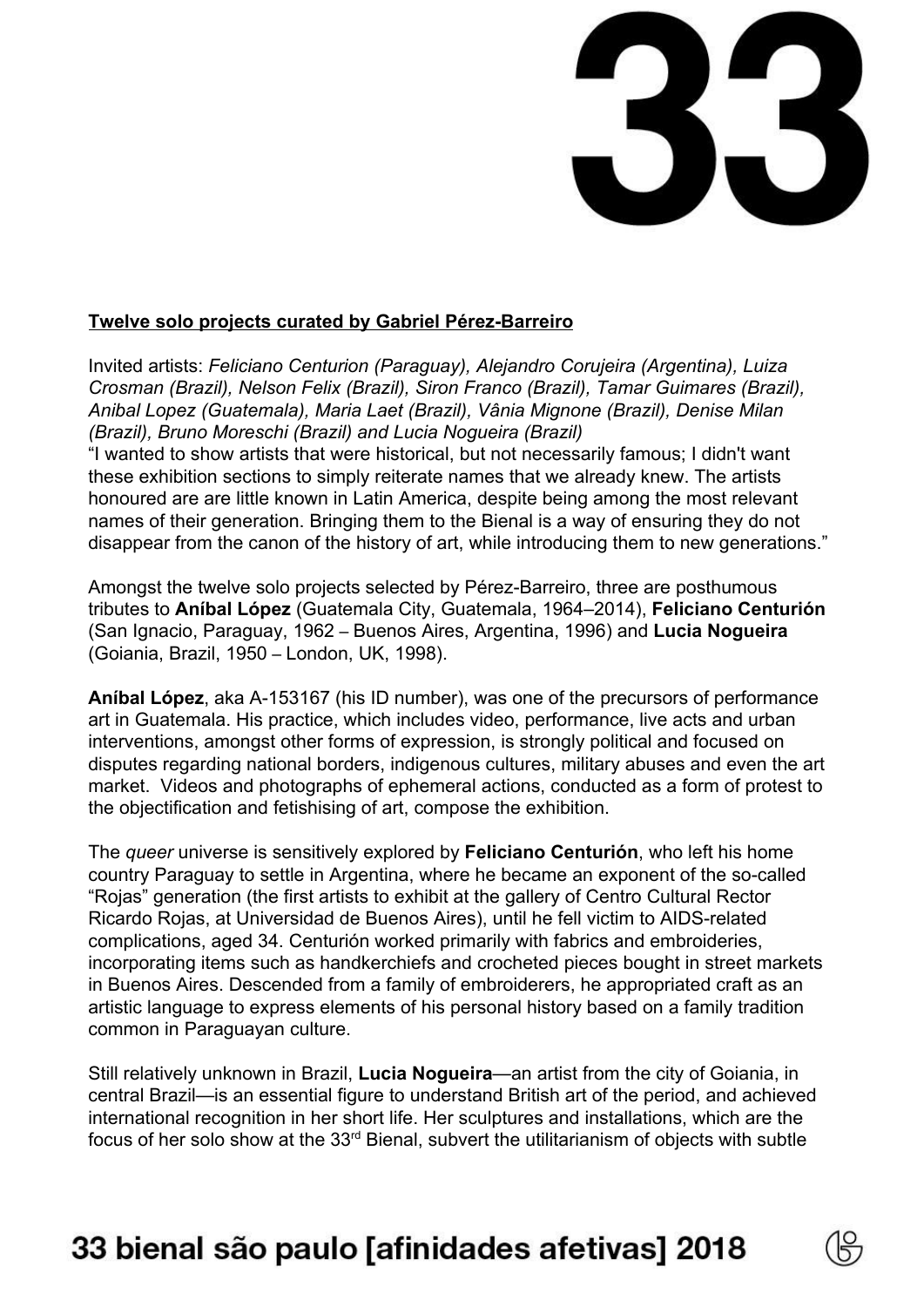

humour, both through their unexpected association of elements and the wordplays constantly present in their titles, which create an atmosphere of strangeness and poetry.

Completing Pérez-Barreiro's selection, there are solo projects by nine artists, of which eight were specifically commissioned for the Bienal. The development of artworks that do not fit a thematic framework connects these eight artists. As Pérez-Barreiro explains: "They are complex works that function individually and do not need an additional context for the viewer to relate to them".

With his painting series *Césio/Rua 57* [Caesium/Street 57], **Siron Franco** (Goiás Velho, Brazil, 1950) is the only artist exhibiting a historical artwork*.* With his work, Franco makes eternal the feeling of horror and isolation triggered by a radiation accident that took place in 1987, when a neighbourhood of Goiania called Bairro Popular was contaminated with Caesium 137. Born and bred in the neighbourhood, the artist—counter to the flow of the local population—left the region of São Paulo and Rio de Janeiro shortly after the accident, returning to his birthplace for good. His record of this environmental catastrophe represent a turning point in his career, when he leaves behind ironic themes to adopt the use of allegories with highly symbolic elements.

**Alejandro Corujeira** (Buenos Aires, Argentina, 1961) has a light and fluid formal perception, which appears to want to capture the movement of nature. He is presenting sculptures and paintings at the exhibition. **Denise Milan** (São Paulo, Brazil, 1954) creates sculptures and installations with large stones and crystals. The 33<sup>rd</sup> Bienal will feature brand-new artworks in this format.

The everyday is the inspiration behind the artworks produced by **Maria Laet** (Rio de Janeiro, Brazil, 1982), who is exhibiting a new video, and by **Vânia Mignone** (Campinas, Brazil, 1967), who is showing new paintings. **Nelson Felix** (Rio de Janeiro, Brazil, 1954)—whose "formal work appears to materialise a planetary awareness"—is bringing a new sculptural installation.

The practices of **Bruno Moreschi** (Maringá, Brazil, 1982) and **Luiza Crosman** (Rio de Janeiro, Brazil, 1987) are linked to the current of institutional critique and move away from traditional art mediums. "With these artists we will have, within the exhibition, a critical perspective on how art functions, is exhibited and explained", notes Pérez-Barreiro.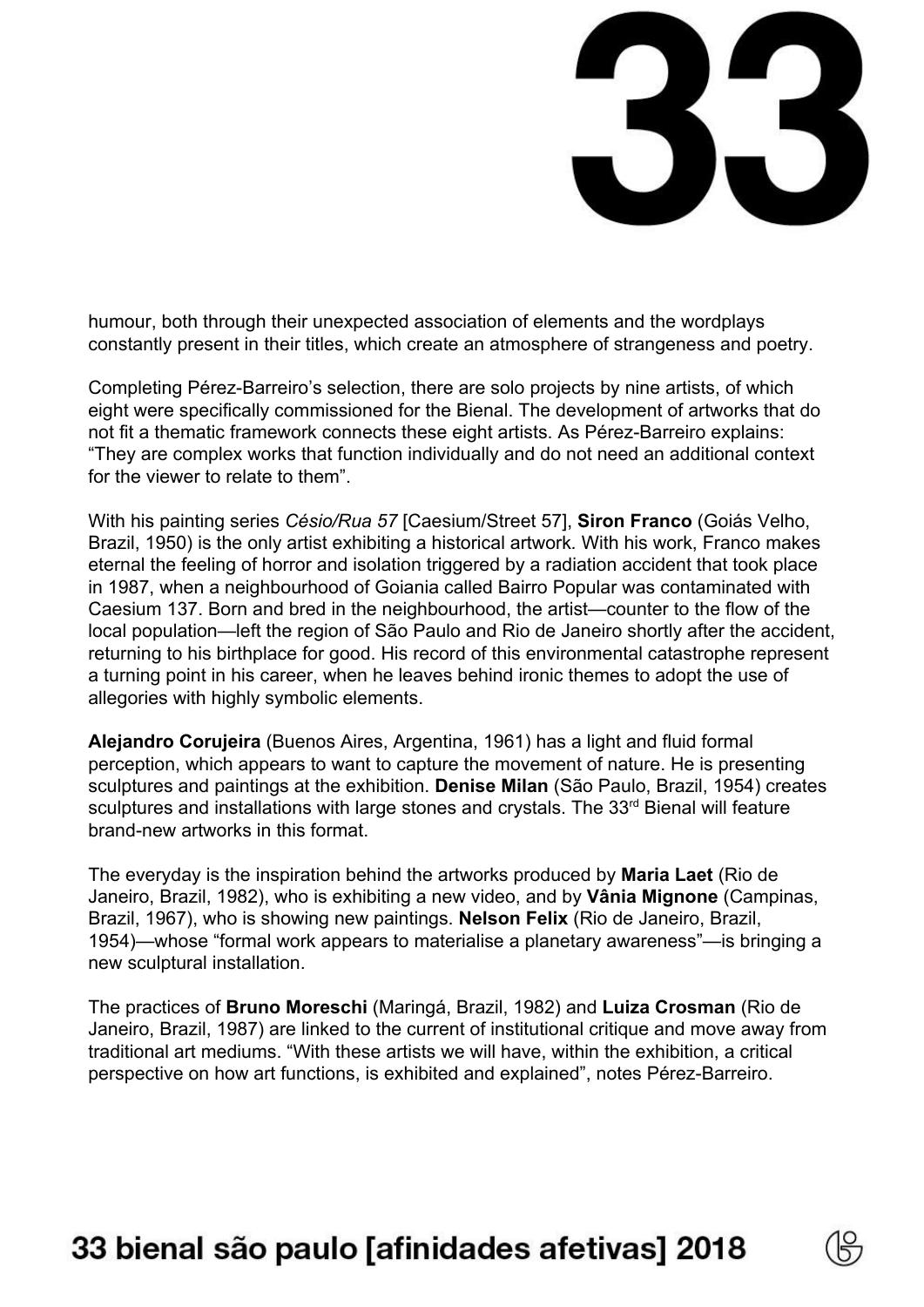

Taking a personal and poetic approach, **Tamar Guimarães** (Viçosa, Brazil, 1967), who merges a critical institutional approach with poetic and narrative concerns, is presenting a new video.

#### **Professional and press accreditation**

The accreditation of professionals and press is open and can be accessed via the Fundação Bienal de São Paulo website.

**Press Preview:** 4 September 2018

**Preview for the press, art professionals and guests:** 5 and 6 September 2018

**Bienal de São Paulo dates**: 7 September to 9 December 2018

**Press accreditation and images:** bienal.org.br/press33

**Professional accreditation:** bienal.org.br/accreditation

## **Fundação Bienal de São Paulo: The foundation behind the 33 rd Bienal de São Paulo**

The proposal presented by Gabriel Pérez-Barreiro and selected by the Fundação Bienal for its 33<sup>rd</sup> edition resonates not only with the institution's own vocation but also with the challenges it faces to remain contemporary in the 21<sup>st</sup> century. By questioning mainstream models and rethinking large-scale art exhibitions, the project is aligned with the Foundation's everyday operations, which consist of always looking for the new without losing sight of more than six decades of history.

## **33 rd Bienal de São Paulo –** *Affective Affinities*

from September 7 to December 9, 2018 Ciccillo Matarazzo Pavilion, Ibirapuera Park [www.bienal.org.br](http://www.bienal.org.br/)

**Press inquiries Pickles PR** Júlia Frate Bolliger [julia@picklespr.com](mailto:julia@picklespr.com) / Tel.: +49 (0) 176 25155891 Cecilia Vilela [cecilia@picklespr.com](mailto:cecilia@picklespr.com) / Tel.: +44 (0) 7449 872799

# 33 bienal são paulo [afinidades afetivas] 2018